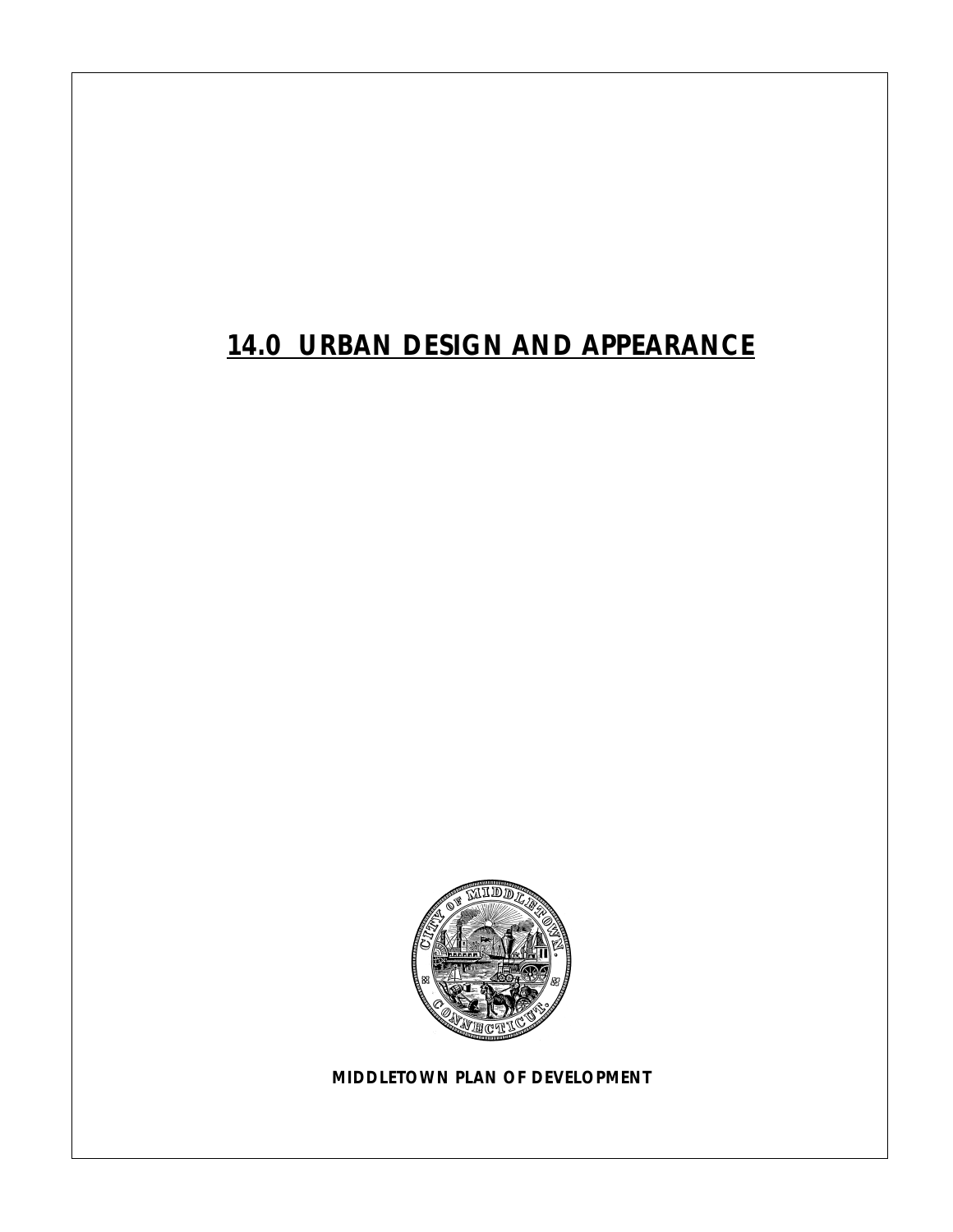## **14.0 URBAN DESIGN AND APPEARANCE**

#### **14.1 Introduction**

The results of the 1999 resident's questionnaire showed that Middletown residents are especially interested in the physical appearance of the City and are anxious to ensure that historic and attractive areas are protected in the future. Large numbers of questionnaire respondents noted that the mix and contrast of rural and urban areas give the town a special character; in addition, the City's relationship to the Connecticut River and the quality of the Wesleyan Campus are other attributes listed as being especially liked (see Figure 14.1). In contrast, many residents felt that the appearance and general image of the downtown needs significant improvement, despite the existing historic character and architectural quality of many of the downtown buildings. Of particular note was the fact that almost 75% of the questionnaire responses gave support to the idea that city government should encourage greater design review of new development.

The design of residential, commercial, institutional and industrial buildings, as well as the look of streetscapes and public open space areas, together contribute to the quality of Middletown's overall image and character. This section establishes the following goals:

- *Preserve existing natural features in order to maintain the City's unique mix of rural and urban environments.*
- *Improve aesthetic quality of downtown through stronger architectural design and signage controls, and improved streetscape programs, following the guidelines outlined in the 1994 Vision Report.*
- •= *Upgrade the visual quality of strip commercial development, especially within the two commercial districts along Route 66.*

## **14.2 The Downtown Area**

Downtown's strong image and character is largely due to the presence of a variety of historic buildings that are largely intact. Many of these older buildings are located along Main Street, which was already established as a grand thoroughfare during the  $19<sup>th</sup>$  Century, as illustrated in the city view published in 1877 (below). The broad width of this street creates an impression of



**1877 View of Main Street**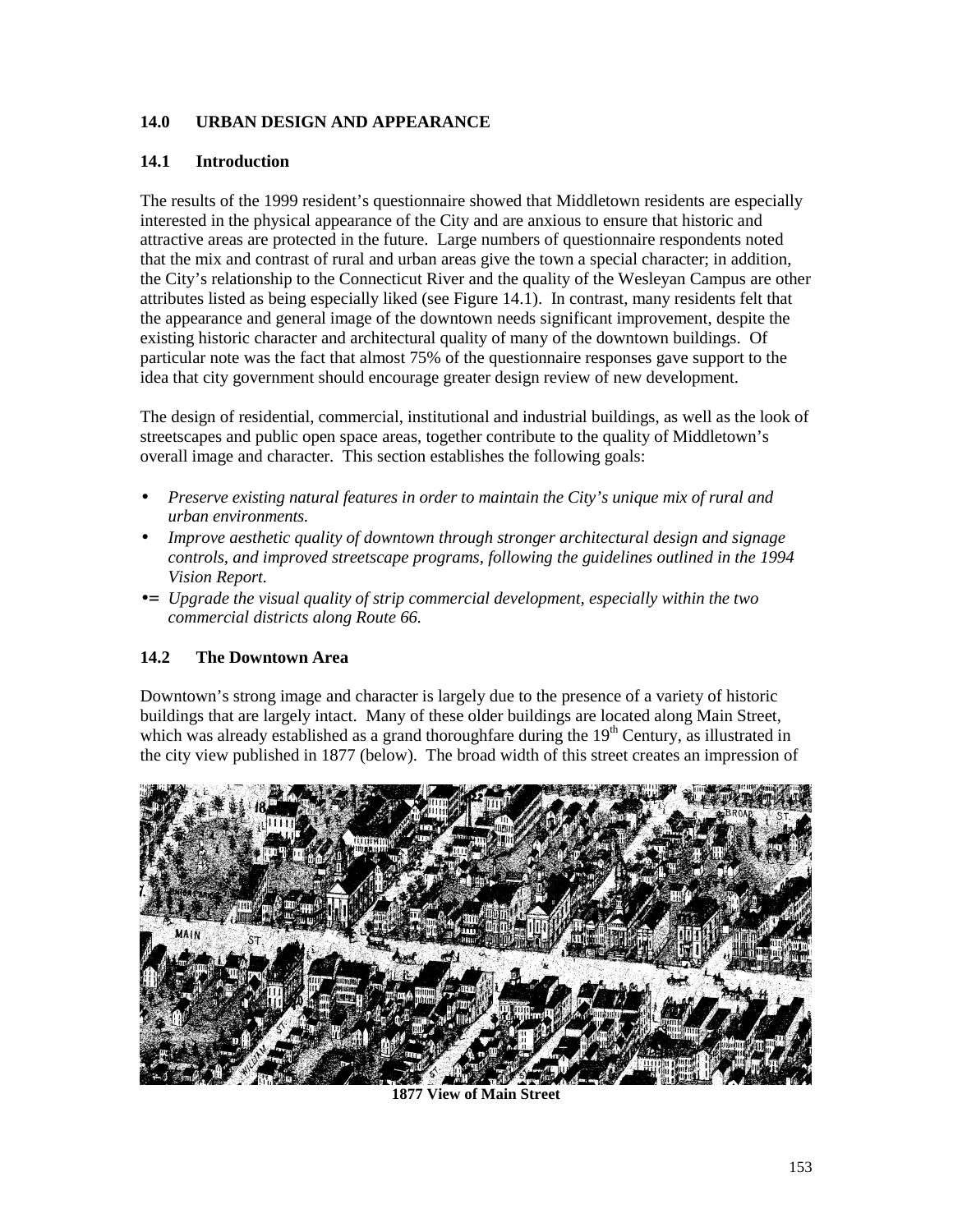

a. Existing Farmland



b. Connecticut River



c. Wesleyan University

*MIDDLETOWN PLAN OF DEVELOPMENT Middletown, CT*

*Figure 14.1 Major Design Features*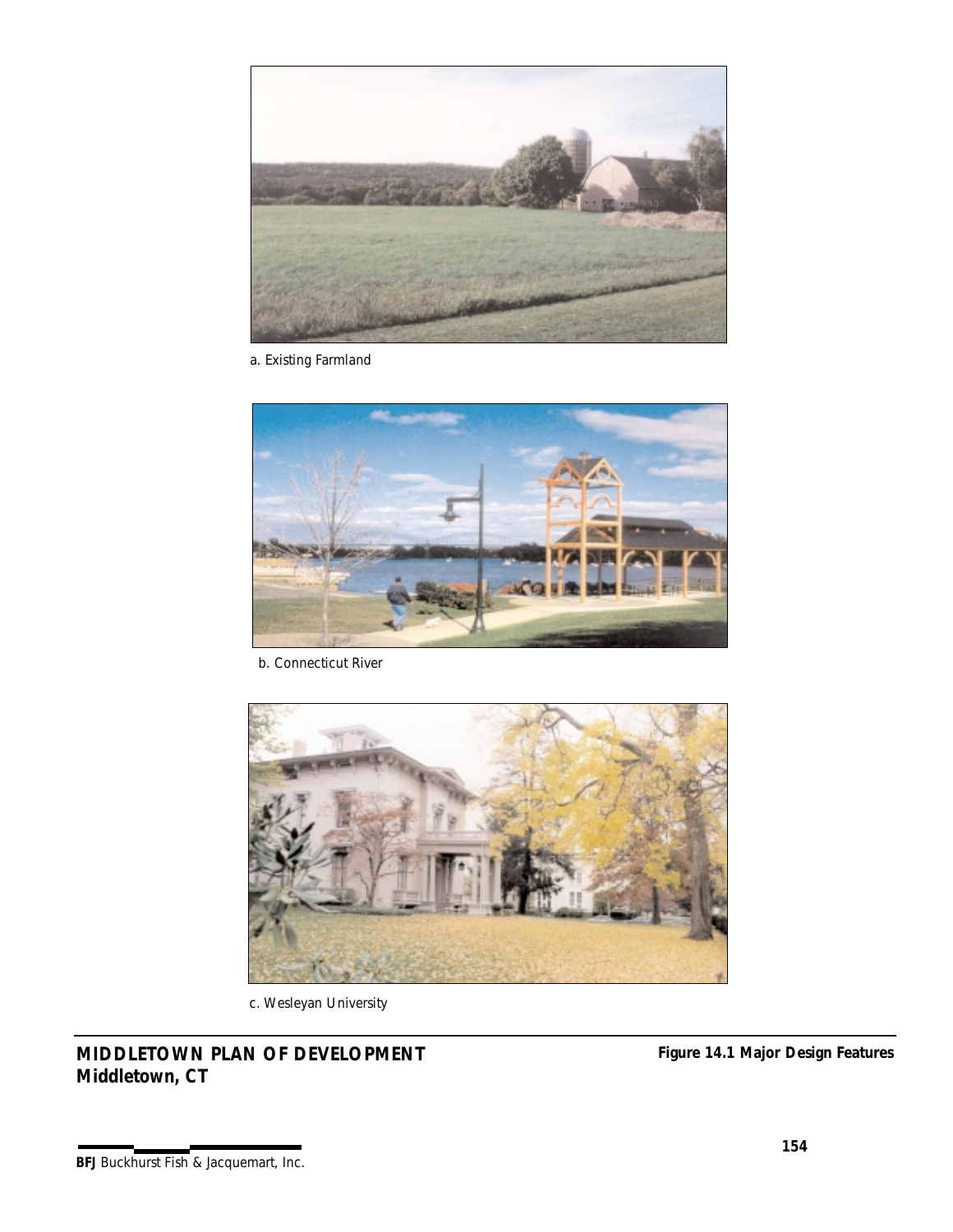an elongated plaza rather than that of a traditional shopping street (Figure 14.2a). Buildings that line Main Street generally vary in height from two to four stories and the presence of street trees and wide sidewalks provide an attractive pedestrian environment (Figure 14.2b). One of downtown's major assets involves the south portion of Main Street, which has been carefully redeveloped as an historic district through the relocation of a number of well-preserved historic structures adjacent to Union Park. Carefully restored landscaping gives this area a quintessential New England Character (Figure 14.3). Two churches at either end of Main Street – St. John's Church and the South Congregational Church – also help to give the street a strong identity.

In the 1970's and 1980's the area's strong historic image was damaged by selective building clearance and inappropriate redevelopment, although to a lesser degree than in many other historic downtowns. This failure to relate to the existing historic context is, however, now recognized, and as an example the new Police Department building, completed in 1999, follows to a large extent a new design standard for development in downtown.



**Middletown Police Department** 

The improvements in the appearance of downtown have been, in part, a response to a number of city initiatives designed to safeguard and enhance the area. The City's advisory Preservation and Design Review Board, for example, has been successful in encouraging higher standards for façade treatment, signage, and streetscape design. The Board is currently working on developing a revised set of design guidelines to be applied to development proposals in order to improve the overall design quality of new construction. These guidelines will build on the work carried out in 1997, which focused on architectural design guidelines to be applied to the Downtown Historic Districts.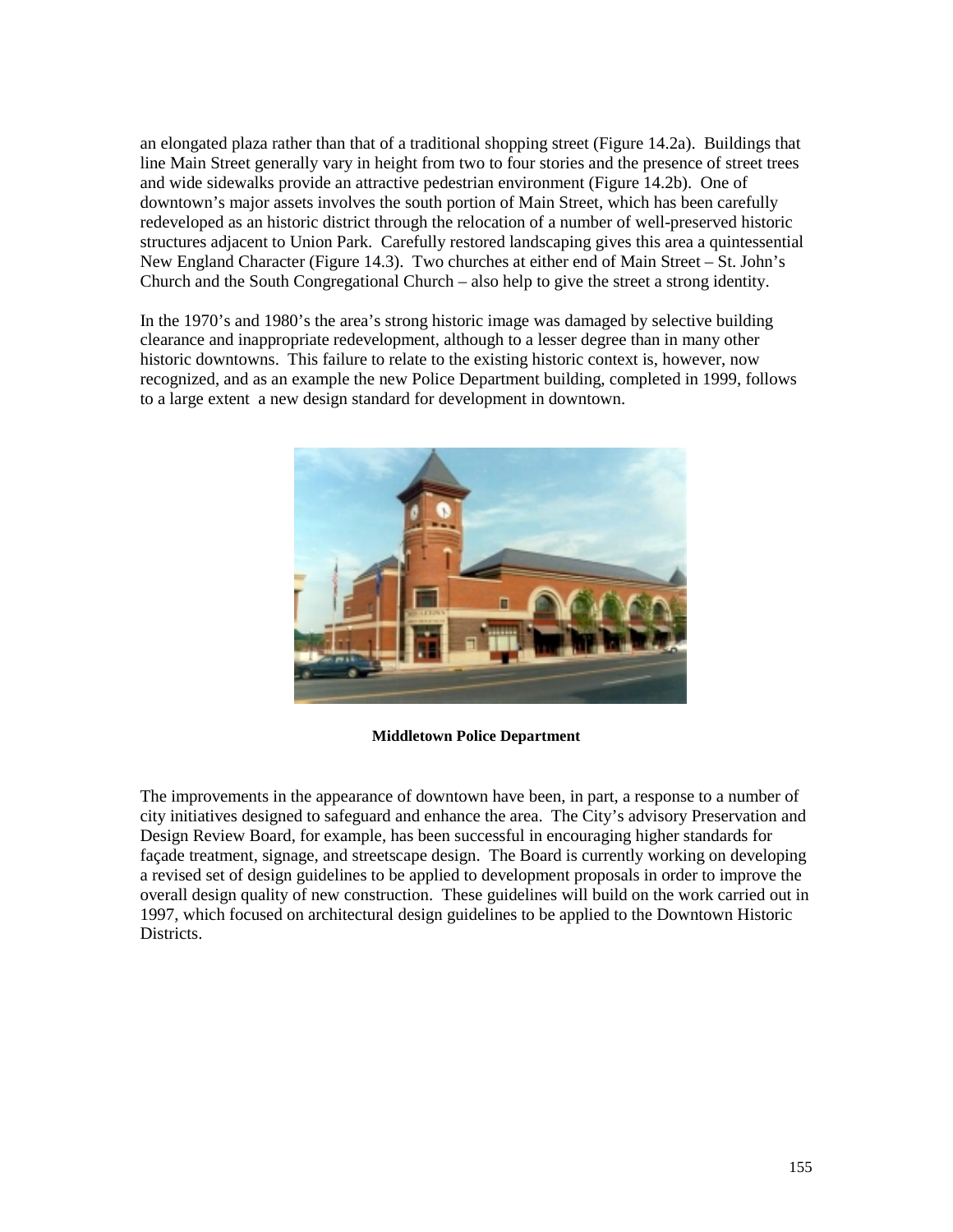

a. View of Main Street.



b. Streetscape, north of Washington Street.

*MIDDLETOWN PLAN OF DEVELOPMENT Middletown, CT*

*Figure 14.2 Streetscapes*

# **BFJ** Buckhurst Fish & Jacquemart, Inc. **156**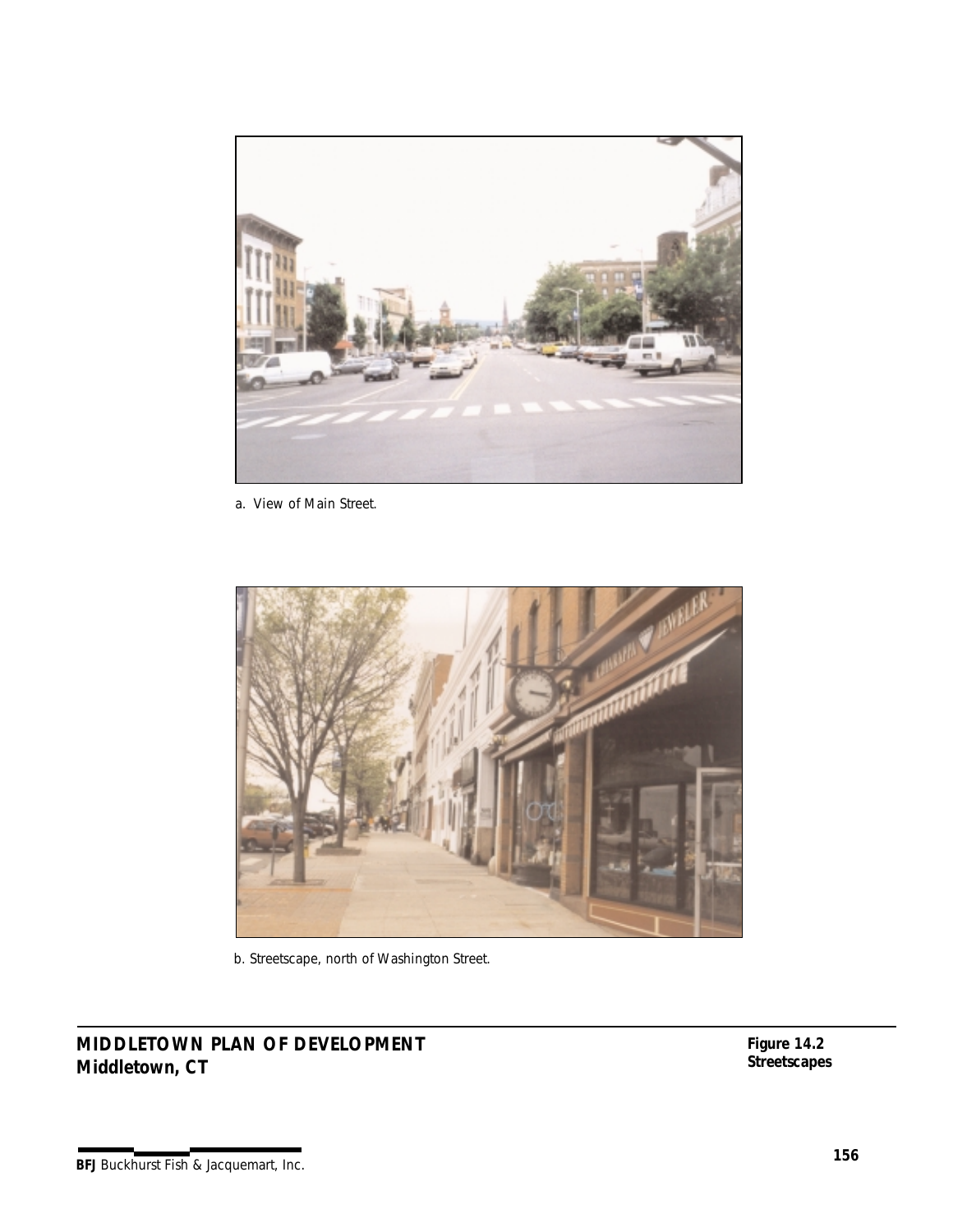



*MIDDLETOWN PLAN OF DEVELOPMENT Middletown, CT*

*Figure 14.3 The Historic Character of South Main Street and Union Street*

# *BFJ* Buckhurst Fish & Jacquemart, Inc. *157*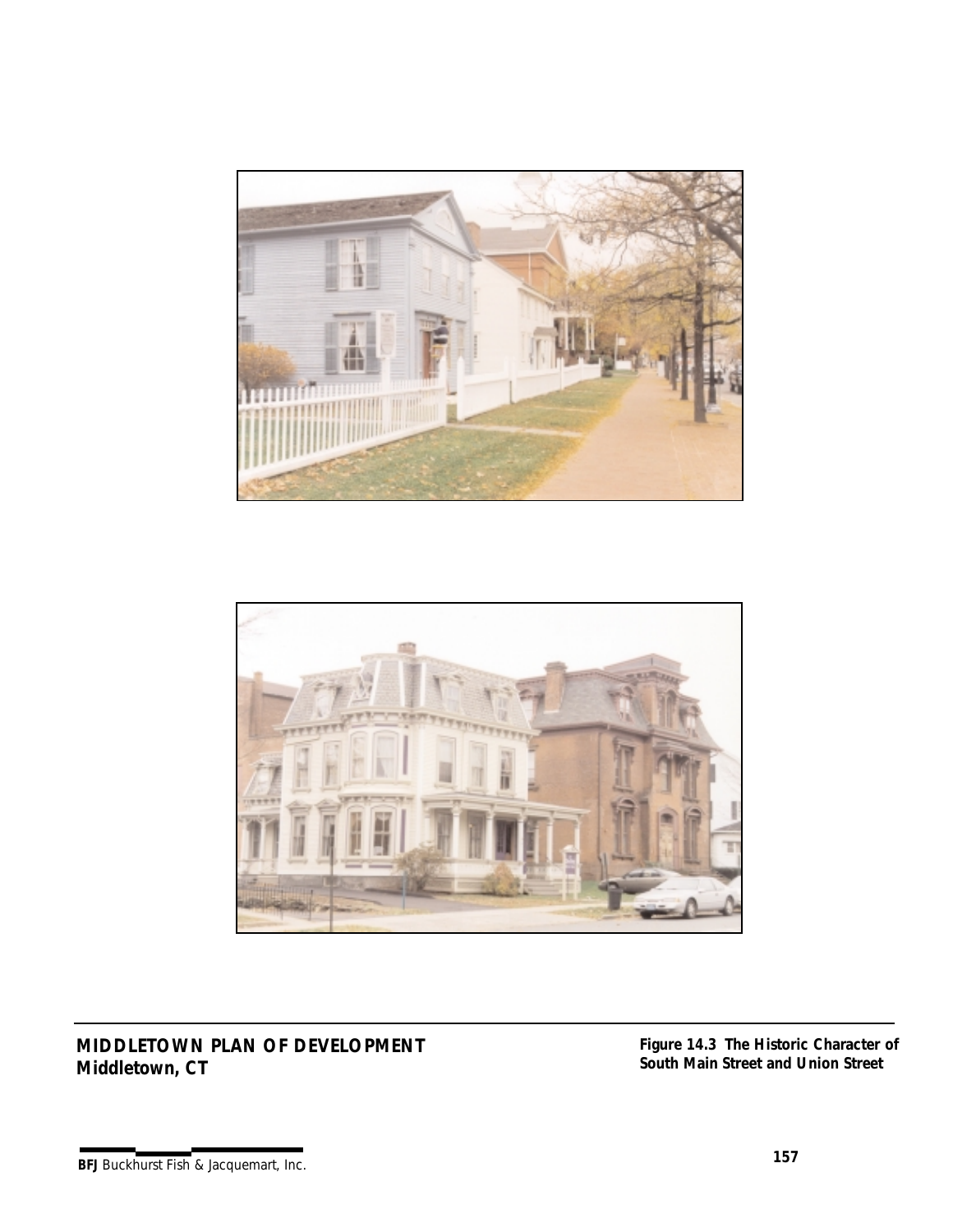In addition to this work, the City has initiated a number of studies for downtown over the past decade. The 1994 Vision Report<sup>2</sup> involved the preparation of an overall conceptual plan as well as recommendations for several sub-areas of downtown. The plan included a number of urban design proposals that remain relevant in 2000. The more important recommendations from this study can be summarized as follows:

- The need to create a stronger identity for downtown, including the establishment of a central focal point that could provide a clear sense of place.
- Provision of an upgraded, cohesive streetscape treatment that is sensitive to the historic character of downtown.
- Improved façade renovation, commercial signage, etc. in order to enhance and preserve the character of Main Street.
- The establishment of visual "gateways" at the main entry points into downtown.
- The creation of stronger physical and visual links to the river waterfront.

The 1996 Market Study by Mullin Associates Inc. endorsed many of the Vision 2000 findings and emphasized that the architectural quality of buildings and the historic character represented downtown's greatest strengths. The study's design recommendations included the need to expand landscape beautification within downtown through new plantings, sidewalk improvements and the use of banners. The study also noted that additional public amenities (i.e. information kiosks) were also required for downtown.

A design workshop focusing on the North End Neighborhood<sup>3</sup> also examined design issues relative to Main Street and the surrounding CBD. The workshop examined ideas to strengthen the visual unity of Main Street and to encourage pedestrian activity. To this end it advocated additional, better-designed pedestrian crosswalks in order to overcome the difficulty of crossing Main Street, and suggested a new signage program throughout the downtown area.

These ideas were explored in more detail in concept plans prepared on behalf of Middletown's Main Street program in 1999<sup>4</sup>. These plans illustrated a variety of streetscape proposals for Main Street that included plans for shortened crosswalks through the widening of sidewalk areas at street intersection points. Ideas for new street furniture were also proposed, including designs for light fixtures, banners, signage, information kiosks and outdoor sculpture. This study, as well as others mentioned above, will provide useful input to the work being undertaken by the Preservation and Design Review Board on the update of design guidelines for the city.

## **14.3 The Riverfront**

The Waterfront remains as an untapped asset, particularly in terms of its relative isolation from downtown. Pedestrian access is extremely limited due to Route 9, and most views of the river from the downtown area are cut off by development along DeKoven Drive. Fifteen years ago the City developed Harbor Park and encouraged the construction of a waterfront restaurant. The success of these efforts has led to an increased awareness of the potential of further revitalization of downtown through increased linkage with its waterfront. In particular the City recognizes the need to re-establish pedestrian links between downtown and Harbor Park as well as to other sections of the Connecticut River.

<sup>&</sup>lt;sup>2</sup> Downtown Vision: 2000 and Beyond; - Planning and Zoning Downtown Subcommittee

<sup>&</sup>lt;sup>3</sup> North End Community Workshop 1998: Yale University

<sup>&</sup>lt;sup>4</sup> A Streetscape Concept Plan for Middletown: 1999 Hoisington Koegler Group, Inc.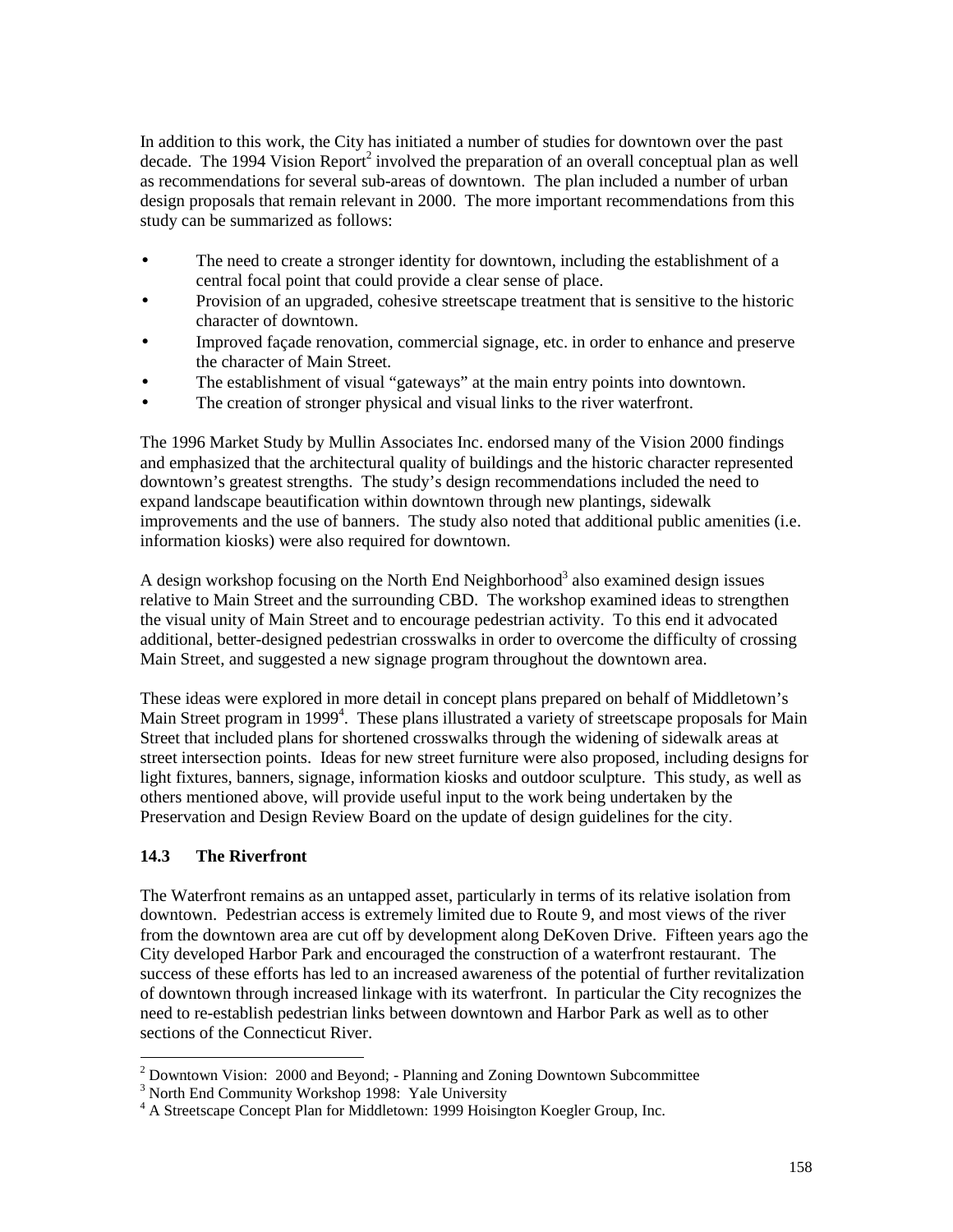The Vision 2000 report advocated the creation of plaza areas over Route 9 in order to improve pedestrian access between downtown and the riverfront. This recommendation was later adopted in the Harbor Improvement Agency Study<sup>5</sup>, which illustrated a concept plan for a staged redevelopment of the riverfront areas that involved decking across DeKoven Drive and Route 9, connecting to Harbor Park. This report also made proposals to improve the existing linkages involving the tunnel from the Courthouse site and the vehicular and pedestrian access from Union Street to the riverfront.

An alternative proposal for better integrating downtown and waterfront, initiated at a downtown workshop in 1999, involved the transformation of Route 9 from its current highway character to an on-grade, tree-lined boulevard as it passes the downtown area. This study argued that such a change would allow for easier pedestrian crossing of the Route 9 corridor, and help knit downtown with the river.

A major opportunity to extend public access to the waterfront exists to the south of Harbor Park and Sumner Brook. The Peterson Oil Company, the Wastewater Treatment Plant and other adjacent properties together provide an 88-acre waterfront site that could accommodate a variety of new uses including public open space and a marina. Part of the City's planning initiatives include acquiring these parcels and creating a development program that would help integrate the area with downtown and Harbor Park.

## **14.4 Commercial Strip Areas**

 $\overline{a}$ 

Middletown has been successful in limiting the spread of strip commercial uses to relatively few areas along the City's major arterials. The more prominent commercial districts are located along Route 66, Newfield Street, and, to a lesser extent, to the south along the Route 17 corridor and adjacent to Route 9. Route 66 represents one of the major access routes into the city and downtown, and its entry into Middletown is marked by careful landscaping that underlies the rural character of much of the city as shown below. Route 66 is scheduled to be widened to four lanes to relieve traffic congestion along the roadway. Every effort should be made to replicate the landscaping that exists and to retain its scenic qualities.



**Route 66** 

<sup>&</sup>lt;sup>5</sup> Back to the Riverfront: 1998 [Office of the Mayor/Harbor Improvement Agency]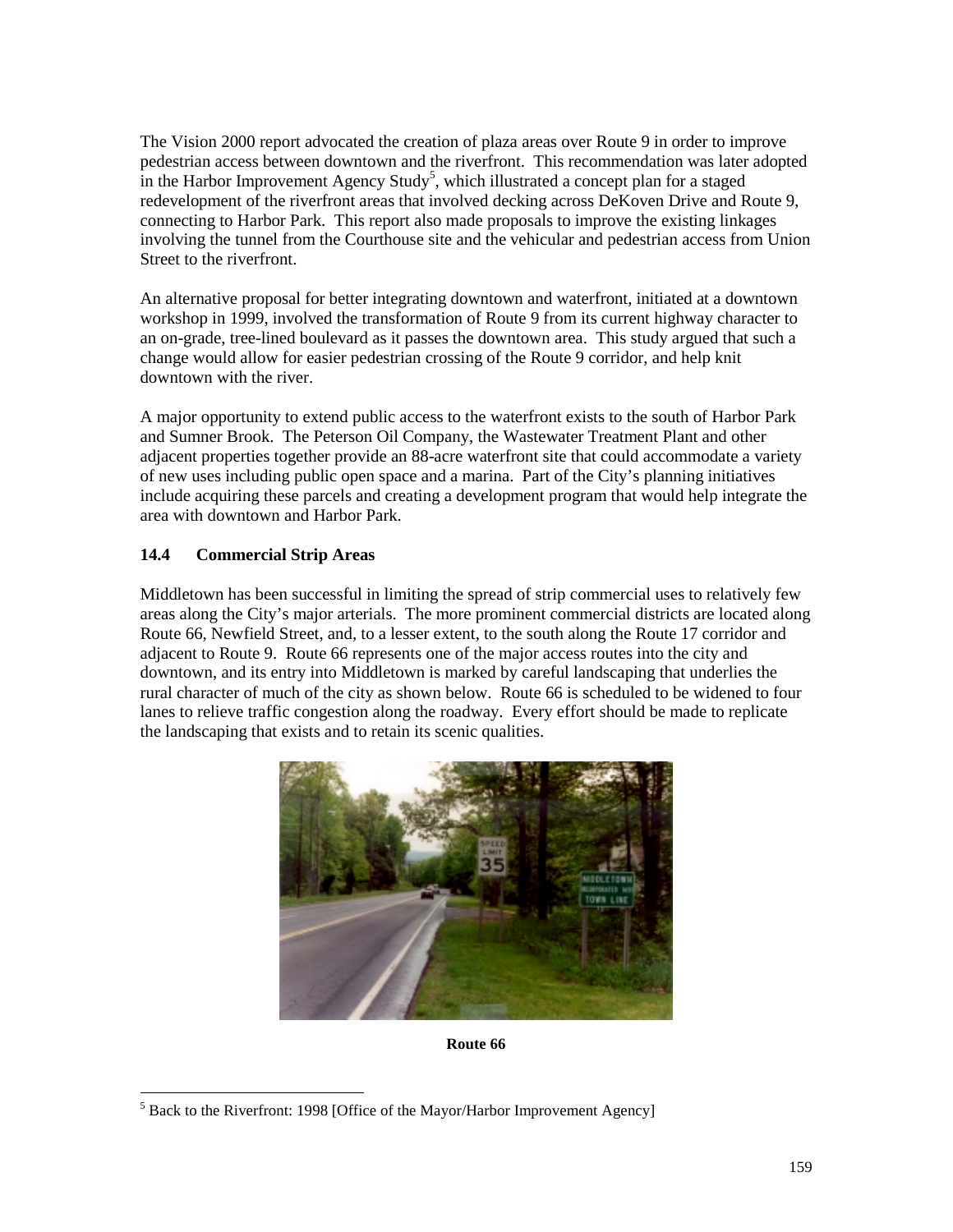

a. Middletown and Washington Plazas.



b. Strip commercial near downtown.

*MIDDLETOWN PLAN OF DEVELOPMENT Middletown, CT*

*Figure 14.4 Commercial Areas Along Route 66*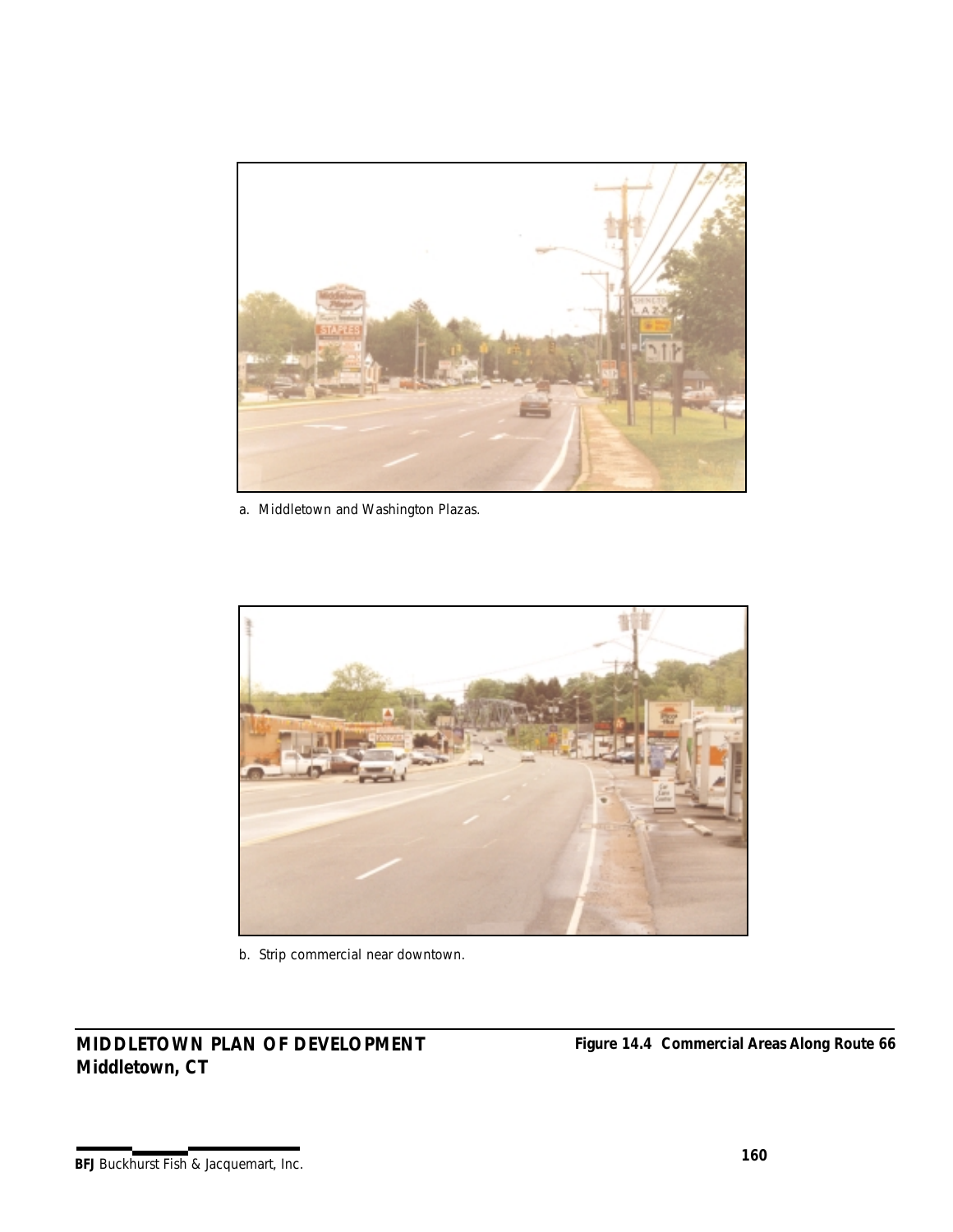Moving eastward towards downtown, the two commercial districts along Route 66 exhibit the characteristics common in strip commercial areas such as buildings set back from unscreened surface parking areas, and large scale signage located near the highway right-of-way, and frequent curb cuts to provide access to individual lots and building entries. Businesses located to the east of Washington Plaza and Middletown Plaza comprise a mix of small-scale retail, fast food and automobile-related uses that create an untidy array of buildings, signs and infrastructure with virtually no landscape treatment. (Figure 14.4b)

A number of recommendations designed to address these issues were included in the 1990 Plan of Conservation and Development. These recommendations included:

- The need to increase landscape treatment (street trees, planting beds, etc.) within front yard areas along highway rights-of-way.
- The provision of road connections between individual parking lots in order to reduce the number of curb cuts on Route 66.
- The placement of parking areas within rear and side yard areas to improve the visual quality of the corridor.
- The need to apply additional restrictions on the size, number and type of commercial signage.

## **14.5 Summary**

The results of the resident's survey carried out in 1999 showed that citizens have a keen interest in preserving the City's visual assets and are anxious to see that a higher design quality is incorporated in future building development.

#### **Major Assets**

- Existing woodland and farmland areas that form a key ingredient of the City's unique mix of rural and urban environments.
- The Connecticut River, despite the current limited public access to its waterfront.
- The architectural heritage found within the five Historic Districts of downtown, where much of Main Street's early architecture has been carefully preserved.
- Wesleyan University, which includes a variety of mid-19<sup>th</sup> Century architecture set within an attractively landscaped campus.

#### **Issues and Opportunities**

- Implementation of selected streetscape improvements that were initially prepared on behalf of the Main Street Program, including transforming Main Street into a landscaped boulevard with a center median.
- Establishment of a new set of design guidelines in order to upgrade the quality of new renovation and development in downtown.
- Installation of a larger, more permanent outdoor art and sculpture program for the major public open space areas.
- New zoning and design guidelines should also be initiated for the Planned Commercial Zone along Newfield Street to limit the spread of strip commercial development and to upgrade the visual quality of the corridor. Similar actions should also be considered for the B2 zones.